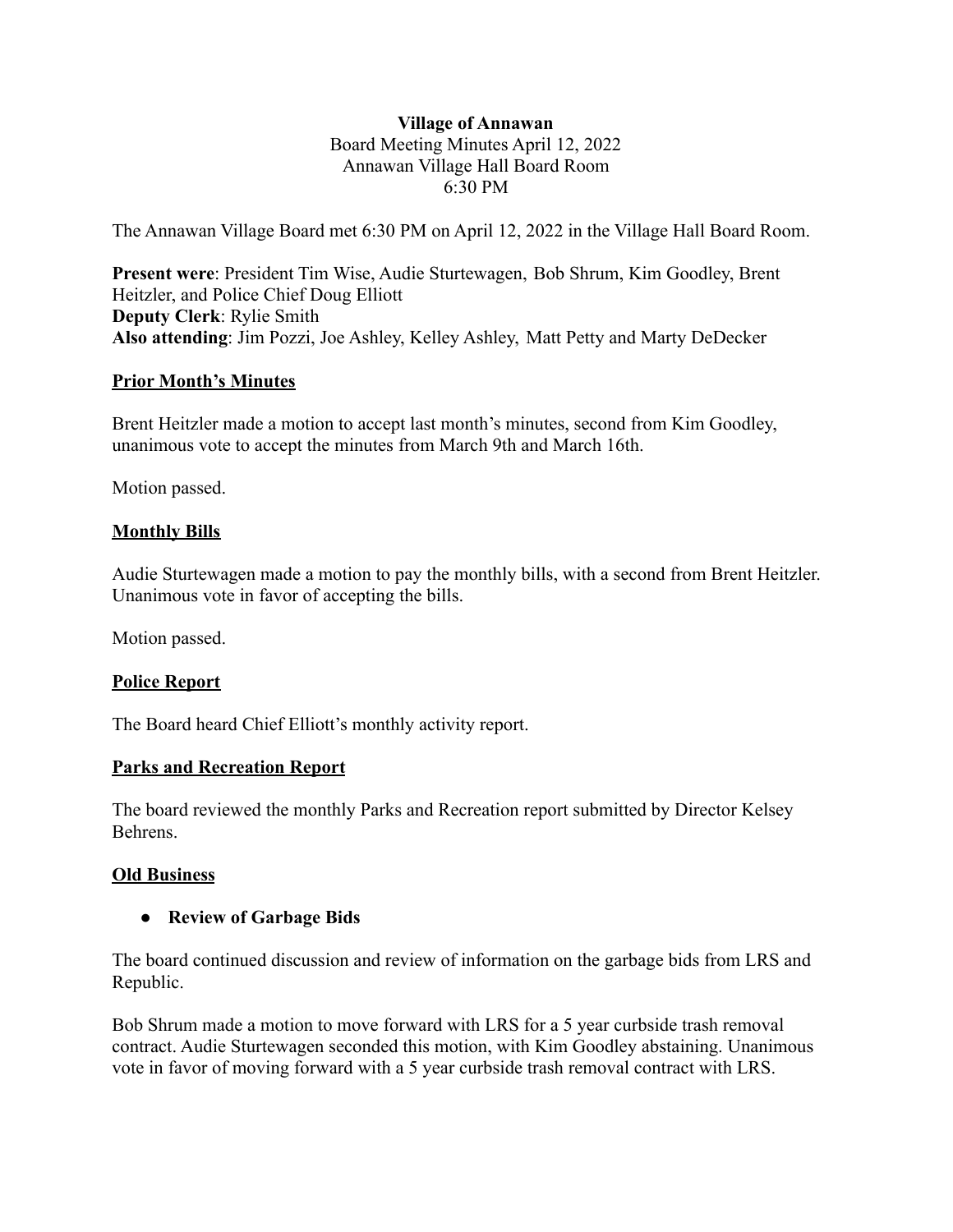Motion passed.

## **New Business:**

**● Parish Hall- Second Chance Cardiac Solutions Quote**

Kim Goodley made a motion to purchase a defibrillator for the Parish Hall, with a second from Brent Heitzler.

Motion passed.

**● Annawan Parents for a Drug-Free and Alcohol Free Prom Experience 2022- Donation Request**

The board discussed donating to the Annawan High School Prom. Group consensus was to decline.

# **● Spring Garage Sale**

Spring garage sales were discussed, with the decision to put an ad in the Henry County Advertiser.

**● UnitedHealthcare Company plan change/ renewal**

Marty DeDecker from Norton Insurance Agency reviewed United Healthcare Plan information and updated policy cost for the Village of Annawan employees.

Kim Goodley made a motion to keep the plan the same and pay the increase in cost. Audie Sturtewagen seconded this motion.

Motion passed.

**● Annawan Fun Days Road Closure Resolution #103**

Resolution to close Route 6 for Annawan Fun Days

Brent Heitzler made a motion to accept Resolution #103, with a second from Audie Sturtewagen.

Motion passed.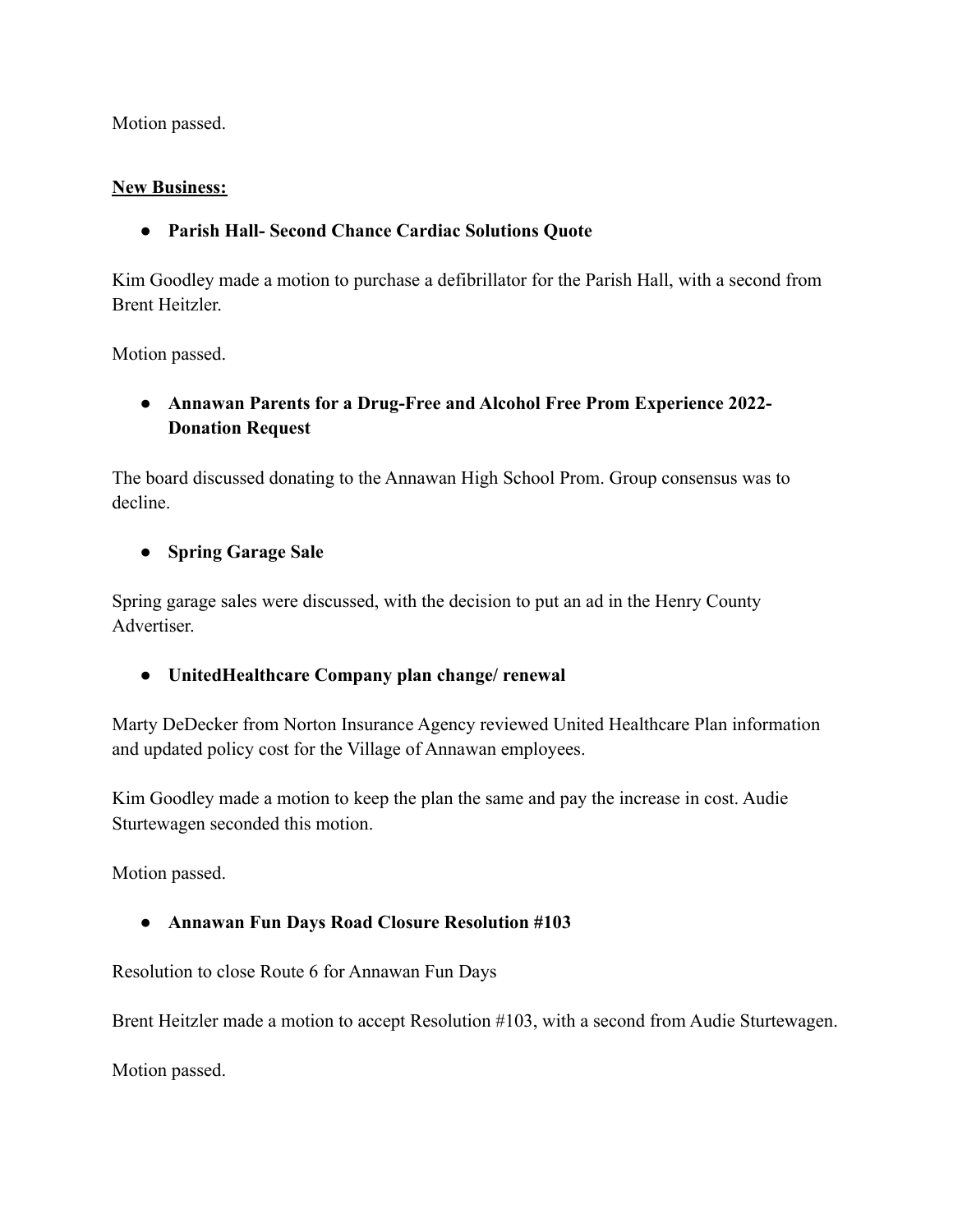## **● Howes Park Rubber Mulch Quote**

Discussion was held to pay for rubber mulch at Howes Park out of the tourism account. Audie Sturtewagen made a motion to purchase rubber mulch for Howes Park, Kim Goodley seconded.

Motion passed.

# **● 2022 Roadwork**

The board discussed possible roadwork on West South Ave, Railroad St, and Howes St with an estimated cost to pulverize, grate and roll these streets at \$97,773.

Water and sewer repair will be occurring in the near future on Howes St with potential for more damage to the road. Discussion was held to turn it into a one way and add cement blocks.

Brent Heitzler made a motion to approve roadwork on Railroad St and West South Ave, with a second from Kim Goodley.

Motion Passed.

# **● Village Hall Cleaning**

Tabled until next month.

## **Executive Session**

Brent Heitzler made a motion to move into Executive Session with a second from Bob Shrum.

### **● Personnel Matter**

Discussion was held about a personnel matter.

## **● Sale of Village Property/ TIF Agreement**

Discussion was held about the sale of village property and how to divide the property.

## **● Purchase of Property**

Discussion was held about purchasing property located at Route 6 and State St.